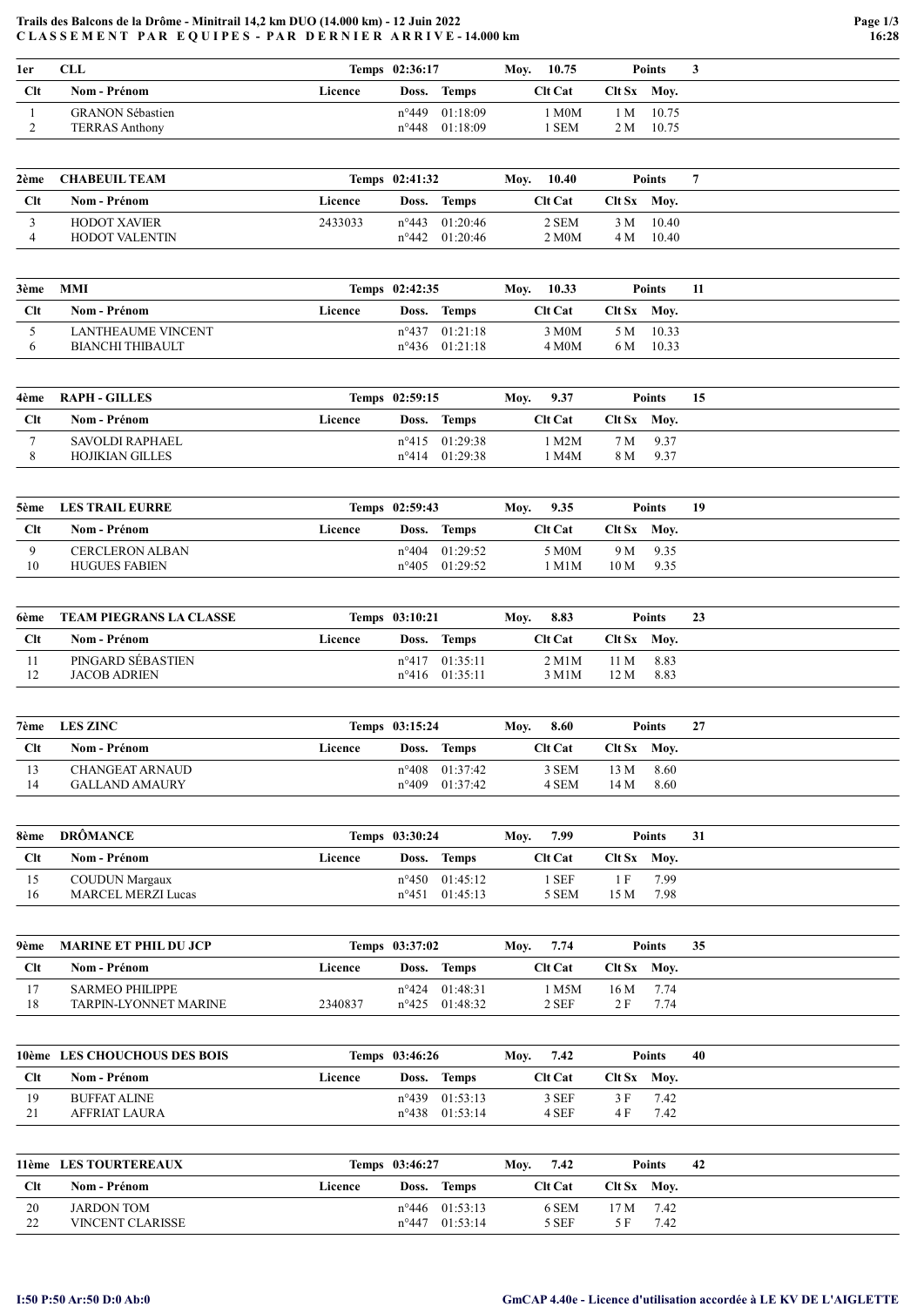## Trails des Balcons de la Drôme - Minitrail 14,2 km DUO (14.000 km) - 12 Juin 2022 CLASSEMENT PAR EQUIPES - PAR DERNIER ARRIVE-14.000 km

|     | 12ème LES COUPINES     |         | Temps 03:51:22 |                         | Mov. | 7.26           |             | <b>Points</b> | -47 |
|-----|------------------------|---------|----------------|-------------------------|------|----------------|-------------|---------------|-----|
| Clt | Nom - Prénom           | Licence | Doss.          | Temps                   |      | <b>Clt Cat</b> | Clt Sx Mov. |               |     |
| 23  | <b>REBERT SEVERINE</b> |         |                | $n^{\circ}431$ 01:55:41 |      | M3F            | 6 F         | 7.26          |     |
| 24  | BAPTISTA SANDRINE      |         |                | $n^{\circ}430$ 01:55:41 |      | M2F            | 7 F         | 7.26          |     |

|           | 13ème LES DARFS    |         | Temps 03:51:50 |                         | Mov. | 7.25               |             | Points | -51 |
|-----------|--------------------|---------|----------------|-------------------------|------|--------------------|-------------|--------|-----|
| Clt       | Nom - Prénom       | Licence | Doss.          | Temps                   |      | <b>Clt Cat</b>     | Clt Sx Moy. |        |     |
| 25<br>ر ب | DARFEUIL STÉPHANIE |         |                | $n^{\circ}407$ 01:55:55 |      | 2 M <sub>2</sub> F | 8 F         | 7.25   |     |
| 26        | DARFEUIL FABIEN    |         |                | $n^{\circ}406$ 01:55:55 |      | $2$ M $2$ M        | 18 M        | 7.25   |     |

|          | 14ème LES GAR'SPEED                              |         | Temps 03:52:16 |                                                          | Mov. | 7.23         |             | Points       | 55 |
|----------|--------------------------------------------------|---------|----------------|----------------------------------------------------------|------|--------------|-------------|--------------|----|
| Clt      | Nom - Prénom                                     | Licence | Doss.          | <b>Temps</b>                                             |      | Clt Cat      | Clt Sx Mov. |              |    |
| 27<br>28 | <b>GARAYT STEPHANIE</b><br><b>GARAYT FLORIAN</b> |         |                | $n^{\circ}413$ 01:56:08<br>$n^{\circ}412 \quad 01:56:08$ |      | M1F<br>4 M1M | 9 F<br>19 M | 7.23<br>7.23 |    |

|     | 15ème CONTACT ELECTRICITE |         | Temps 03:57:30 |                         | Mov. | 7.07    |             | Points | -59 |
|-----|---------------------------|---------|----------------|-------------------------|------|---------|-------------|--------|-----|
| Clt | Nom - Prénom              | Licence | Doss.          | Temps                   |      | Clt Cat | Clt Sx Moy. |        |     |
| 29  | <b>DUFETRE HERVE</b>      |         |                | $n^{\circ}441$ 01:58:45 |      | 1 M3M   | 20 M        | - 7.07 |     |
| 30  | <b>BONVALLET DENIS</b>    |         |                | $n^{\circ}440$ 01:58:46 |      | 2 M4M   | 21 M        | 7.07   |     |

|     | 16ème LES GOURLUCHES |         | Temps 04:11:56 |              | Moy. | 6.67                   |             | <b>Points</b> | -63 |
|-----|----------------------|---------|----------------|--------------|------|------------------------|-------------|---------------|-----|
| Clt | Nom - Prénom         | Licence | Doss.          | <b>Temps</b> |      | <b>Clt Cat</b>         | Clt Sx Mov. |               |     |
|     | FRANCOIS MARC        |         | $n^{\circ}411$ | 02:05:58     |      | M7M                    | $22 M$ 6.67 |               |     |
| 32  | FRANCOIS JOHANNA     |         | $n^{\circ}410$ | 02:05:58     |      | $2$ M <sub>1</sub> $F$ | 10 F        | 6.67          |     |

|     | 17ème LES RONCAL |         | Temps 04:13:52 |                               | Moy. | 6.62           |             | <b>Points</b> | -67 |
|-----|------------------|---------|----------------|-------------------------------|------|----------------|-------------|---------------|-----|
| Clt | Nom - Prénom     | Licence | Doss.          | Temps                         |      | <b>Clt Cat</b> | Clt Sx Mov. |               |     |
| 33  | RONCALLI SANDRA  |         |                | $n^{\circ}445$ 02:06:56       |      | 3 M2F          | 11 F        | 6.62          |     |
| 34  | RONCALLI LAURENT |         |                | $n^{\circ}444 \quad 02:06:56$ |      | 3 M2M          | 23 M        | 6.62          |     |

|             | 18ème LES POULETTES |         | Temps 04:17:24 |                               | Mov. | 6.53    |               | <b>Points</b> | 73 |
|-------------|---------------------|---------|----------------|-------------------------------|------|---------|---------------|---------------|----|
| <b>C</b> lt | Nom - Prénom        | Licence | Doss.          | Temps                         |      | Clt Cat | $Clt Sx$ Mov. |               |    |
| 36          | <b>TER DELPHINE</b> |         |                | $n^{\circ}423$ 02:08:42       |      | 3 M1F   | 12 F          | 6.53          |    |
| 37          | MILLET CAROLINE     | A15598C |                | $n^{\circ}422 \quad 02:08:42$ |      | M0F     | 13F           | 6.53          |    |

|     | 19ème LAYE FAMILY  |         | Temps 04:18:46 |          | Mov. | 6.49              |                | Points | 77 |
|-----|--------------------|---------|----------------|----------|------|-------------------|----------------|--------|----|
| Clt | Nom - Prénom       | Licence | Doss.          | Temps    |      | <b>Clt Cat</b>    | $C$ It $S_{X}$ | Mov.   |    |
| 38  | <b>LAYE DAMIEN</b> |         | $n^{\circ}418$ | 02:09:23 |      | 7 SEM             | 25 M           | 6.49   |    |
| 39  | VIGNERON AMANDINE  |         | $n^{\circ}419$ | 02:09:24 |      | 2 M <sub>OF</sub> | 14 F           | 6.49   |    |

|     | 20ème ENTRE BRUNE BLONDE |         | Temps 04:19:20 |                         | Moy. | 6.48           |             | <b>Points</b> | -81 |
|-----|--------------------------|---------|----------------|-------------------------|------|----------------|-------------|---------------|-----|
| Clt | Nom - Prénom             | Licence | Doss.          | <b>Temps</b>            |      | <b>Clt Cat</b> | Clt Sx Mov. |               |     |
| 40  | <b>CHASTANG SOPHIE</b>   | 1422776 |                | $n^{\circ}429$ 02:09:40 |      | 6 SEF          | 15 F        | 6.48          |     |
| 41  | <b>BELLIER VIRGINIE</b>  | 1383232 |                | $n^{\circ}428$ 02:09:41 |      | 7 SEF          | 16 F        | 6.48          |     |

|     | 21ème LES CHALAM  |         | Temps 04:41:59 |                         | Moy. | 5.96           |               | Points | 85 |
|-----|-------------------|---------|----------------|-------------------------|------|----------------|---------------|--------|----|
| Clt | Nom - Prénom      | Licence |                | Doss. Temps             |      | <b>Clt Cat</b> | $Clt Sx$ Moy. |        |    |
| 42  | CHALAMET THIBAULT |         |                | $n^{\circ}433$ 02:21:00 |      | 8 SEM          | $26 M$ 5.96   |        |    |
| 43  | CHALAMET CAMILLE  |         |                | $n^{\circ}432$ 02:21:00 |      | 8 SEF          | 17 F          | 5.96   |    |

|     | <b>22ème SANDRED</b> |         | Temps 04:43:57 |                         | Moy. | 5.92              |             | <b>Points</b> | -89 |
|-----|----------------------|---------|----------------|-------------------------|------|-------------------|-------------|---------------|-----|
| Clt | Nom - Prénom         | Licence | Doss.          | <b>Temps</b>            |      | <b>Clt Cat</b>    | Clt Sx Mov. |               |     |
| 44  | CHAPURLAT EDWIGE     |         |                | $n^{\circ}434$ 02:21:58 |      | 4 M1F             | 18 F        | 5.92          |     |
| 45  | RICHARD SANDRA       |         |                | $n^{\circ}435$ 02:21:59 |      | 3 M <sub>OF</sub> | 19 F        | 5.92          |     |